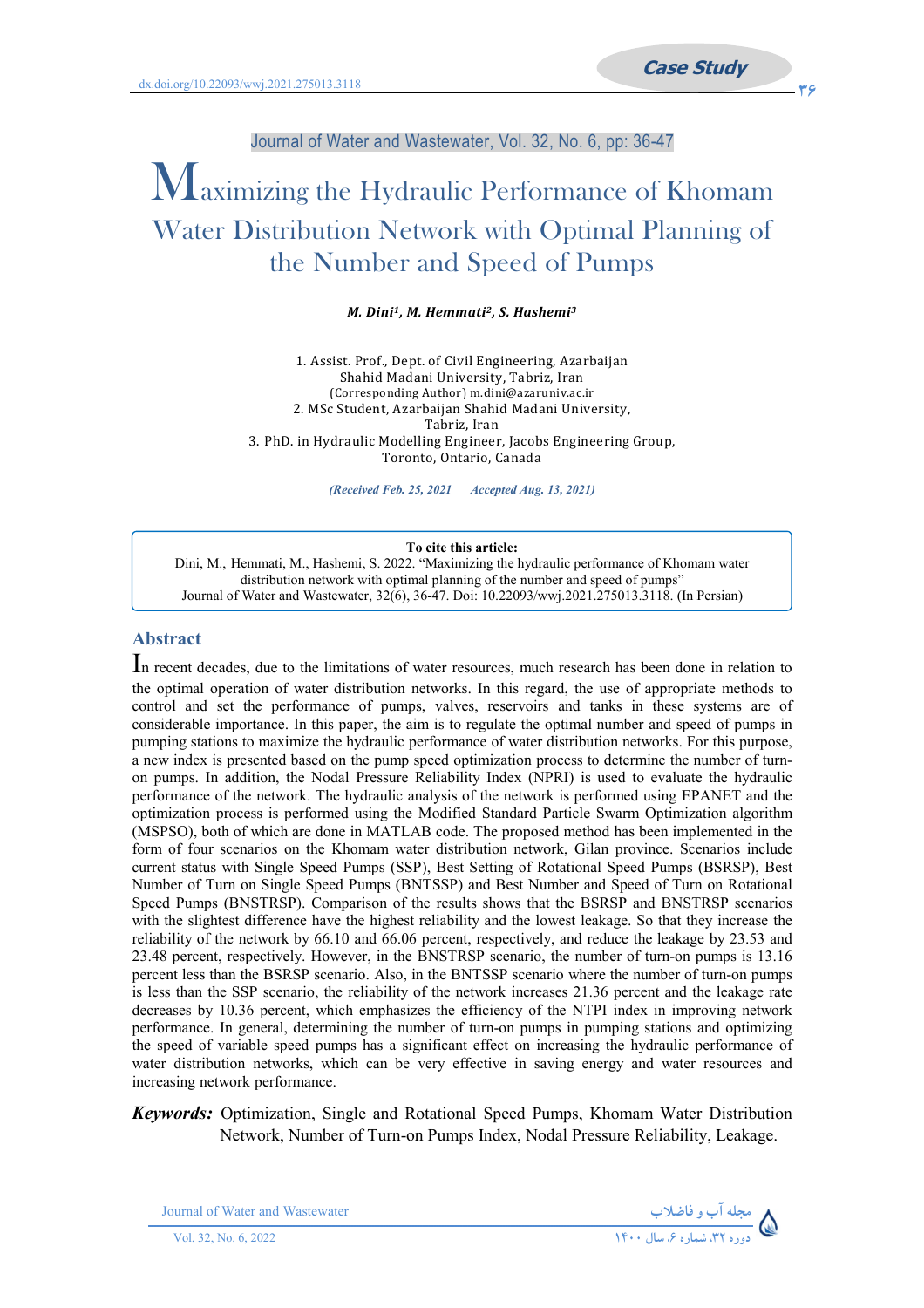مجله آب و فاضلاب، دوره ۳۲، شماره ۶، صفحه: ۴۷-۳۶

# بیشینهسازی کارایی هیدرولیکی شبکه توزیع آب شهر خمام با برنامهریزی بهینه تعداد و سرعت پمپها

مهدی دینی'، مژ ده همتی'، سعید هاشمی آ

١- استادیار، گروه مهندسی عمران، دانشکده فنی و مهندسی، دانشگاه شهید مدنی آذربایجان، تبریز، ایران m.dini@azaruniv.ac.ir (نویسنده مسئول) ۲– دانشجوی کارشناسی ارشد، دانشگاه شهید مدنی آذربایجان، تبریز، ایران ۳- دکترای مدلسازی هیدرولیکی، شرکت مهندسی جاکوبز، تورنتو، اونتاریو، کانادا

> يذيرش ١٤٠٠/٥/٢٢) (دريافت ٩٩/١٢/٧

برای ارجاع به این مقاله به صورت زیر اقدام بفرمایید: دینی، م.، همتی، م.، هاشمی، س.، ۱۴۰۰، ؒبیشینهسازی کارایی هیدرولیکی شبکه توزیع آب شهر خمام با برنامهریزی بهینه تعداد و سرعت پمپها ؒ Doi: 10.22093/wwj.2021.275013.3118 .۳۶-۴۷ (۶)۳۲ poi: 10.22093

# چکىدە

در دهههای اخیر، با توجه به محدودیتهای منابع آب، پژوهش های زیادی در ارتباط با بهروبرداری بهینه از شبکههـای توزیــع آب انجام شده است. در این راستا، به کارگیری روش های مناسب برای کنترل و تنظیم عملکرد یمی ها، شیرآلات، مخازن و تانک ها در این سیستمها اهمیت زیادی دارد. در این پژوهش، هدف تنظیم بهینه تعـداد و سـرعت پمـپهـا در ایسـتگاههـای پمپـاژ بـرای بیشینهسازی کارایی هیدرولیکی شبکههای توزیع آب است. برای این منظور، یک شاخص جدید مبتنـی بـر فراینـد بهینـهسـازی سرعت پمپھا برای تعیین تعداد پمپھای روشن ارائه شد که بهعنوان نوآوری پژوهش بهحساب میأید. همچنین بـرای ارزیـابی عملکرد هیدرولیکی شبکه از شاخص قابلیت اطمینان فشار گردای شبکه، برای تحلیل هیدرولیکی شبکه از نرم|فــزار EPANET و برای بهینهسازی از الگوریتم دسته ذرات استاندارد اصلاح شده در محیط MATLAB اسـتفاده شـد. روش پیشـنهادی در قالـب چهار سناریو بر روی شبکه توزیع آب شهر خمام در استان گیلان پیاده شـد. سـناریوها شـامل وضـعیت موجـود بـا یمـیـهـای تکسرعته، تنظیم بهینه سرعت پمپهای دور متغیر، تعیین تعداد بهینه پمپهای روشن تکسرعته و تنظیم بهینه تعداد و سـرعت پمپھای روشن دور متغیر است. مقایسه نتایج نشان داد که سناریوهای تنظیم بهینه سرعت پمپھای دور متغیـر و تنظـیم بهینـه تعداد و سرعت یمپهای روشن دور متغیر با اندکی اختلاف، بیشترین میزان قابلیت اطمینان و کمترین میـزان نشـت در شـبکه را دارند بهطوری که به ترتیب میزان قابلیت اطمینان شبکه را ۶۶/۲۰ و ۶۶/۰۶ درصد افزایش و میـزان نشـت شـبکه را بـه ترتیـب **۲۳/۵۳ و ۲۳/۴۸ درصد کاهش میدهند، این در حالی است که در سناریوی تنظیم بهینه تعداد و سـرعت پمـپهـای روشـن دور** متغیر تعداد پمپهای روشن ۱۳/۱۶ درصد کمتر از سناریوی تنظیم بهینه سرعت پمپهای دور متغیر است. همچنین در سـناریوی تعيين تعداد بهينه پمپھاي روشن تکسرعته که تعداد پمپھاي روشن أن کمتر از سناريوي پمپھاي روشن تکســرعته اســت، میزان قابلیت اطمینان شبکه ۲۱/۳۵ درصد افزایش و میزان نشت ۱۰/۳۷ درصد کاهش یافته است که تأکیدی بر کارایی شاخص تعداد پمپ،های روشن در بهبود عملکرد شبکه است. بهطورکلی تعیین تعداد پمپ،ای روشن در ایستگاههای پمپاژ و تنظیم بهینـه سرعت پمپهای دور متغیر در افزایش کارایی هیدرولیکی شبکههای توزیع آب تأثیر قابلتوجهی دارد که میتواند در صرفهجـویی در منابع أب و انرژی و افزایش عملکرد شبکه بسیار مؤثر باشد.

*واڑەھا<i>ی کلیدی*: بہینەسا*زی*، پمپ تک سرعت، پمپ سرعت متغیر، شبکه توزیع آب خمام، شاخص تعداد پمپ *ز*وشن، قابلیت اطمنیان فشار گر های شبکه، نشت



Journal of Water and Wastewater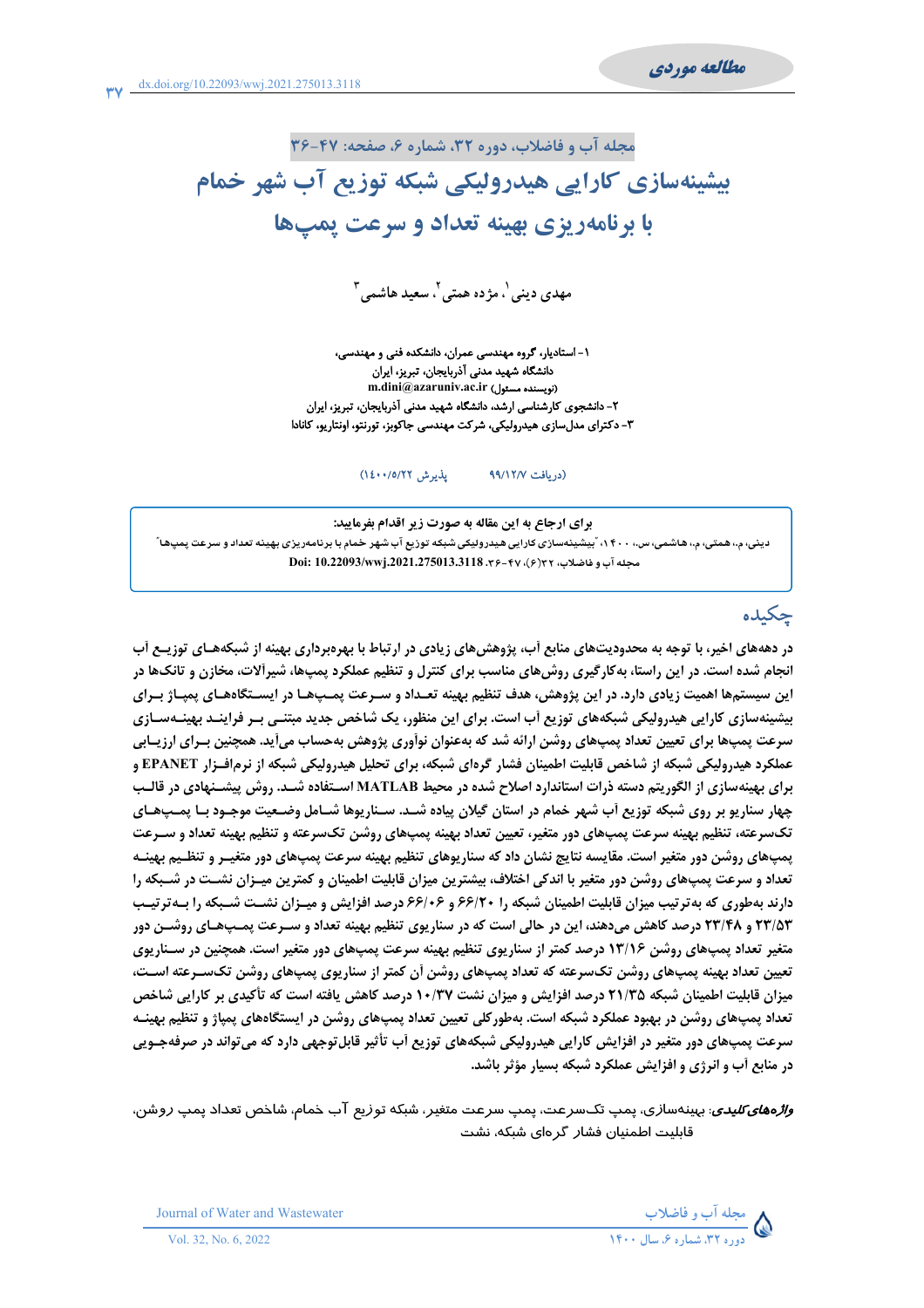### **1 - مقدمه**

اب یکــی از مهمتــرین نیازهــای بشــر اســت کــه همــواره یکــی از اصلی ترین دغدغههای انسان است. شـکلگیــری زنـدگی شـهری در کنار این نیاز مهم، موجب پیدایش شبکههای توزیع اب شهری شـده ست. شـبکههـاي توزيـع اب مجموعـهاي از تاسيسـاتي هسـتند کـه  $\overline{\phantom{a}}$ امکان توزیع اب بین مشترکین را بهصـورت ثقلـی یـا تحـت فشـار فـراهم مـىسـازند. افـزايش جمعيـت و تقاضـا و همچنـين گسـترش فناوریهای جدید باعث توسعه و گسترش این شبکهها و روش،حای نوین بهرهبرداری از انها در سراسر جهـان شـده اسـت ,Ormsbee). .1989)

هطوری که هدررفت اب، میزان مصـرف زیـاد انـرژی، قابلیـت  $\ddot{\cdot}$ اطمینان کم، توزیع فشـار نامناسـب و ارائـه راهکارهـای لازم بـرای کاهش اثرات انها به مسئلهای مهم و اجتنابناپذیر در بهرهبرداری از شبکهها تبدیل شده است. یکی از بهترین ترین راهکارهای تاثیرگـذار برای کنترل و کاهش نشت اب، مدیریت فشار در شبکههای توزیـع آب است (Jafari, 2016).

تغییرات فشار بیشتر یاکمتر از محدوده مجاز، باعث مشکلاتی مانند مصرف ناخواسته، هدررفت اب و کـاهش سـطح رضـايتمندي مشترکین میشود. بنابراین میزان فشار در شبکههای توزیع اب باید ه حدی باشد کـه ضـمن کمینـهسـازی میـزان نشـت، بیشـینهسـازی ļ کارایی سیستم را نیز به همراه داشته باشد ,Taebi and Chamani). .2014)

بنابراین با توجه به هزینههای زیاد بهرهبرداری شبکههای توزیـع اب و طراحی پیچیده انها، پژوهشگران همیشه در تلاش هسـتند تـا روش های کار امدتر نسبت به پژوهش های پیشین ارائه دهند. کنترل هدو دبی خروجی شیر آلات Tabesh and Vaseti, 2006, Dini). and Asadi, 2019, Dini and Asadi, 2020, Gupta et al., (2020 استفاده از سیسـتم مخـزن و پمـپ قابـلتبـدیل بـه تـوربین ` (De Marchis and Freni, 2015)، طراحـي بهينــه منــاطق تحــت پوشــش (مجـزا)<sup>۲</sup> (Güngör et al., 2019)، تنظـيم بهينــه عملكـرد (Hashemi et al., 2013, Hashemi et al., 2014, Page et al., 2017, Paye et al., 2019) و روشهـای مشـابه از جملـه



پمپها وسیلههایی هستند که انرژی مکانیکی را بهعنـوان هـد هیدرولیکی به سیال منتقل میکنند و هنگامی کـه شـبکههـای توزیـع اب برای غلبه بر اختلاف ارتفاع به انرژی نیاز دارد. استفاده خواهند شد و به دو دسته پمپهای تکسرعت <sup>۳</sup> و پمپهای سـرعت متغیــر <sup>۴</sup> تقسيم ميشوند (Coelho et al., 2012).

ستفاده از SSP در کنترل فشــار و نشــت مـؤثر اسـت، امـا بــا  $\overline{\phantom{a}}$ توجه به تغییرات زمانی الگوی مصرف، بـرای مـدیریت بهتـر فشـار، نشــت و مصــرف انــرژي، بــهكــارگيري RSP پيشــنهاد مناســب و کار امـدتري اسـت کــه پژوهشــگران زيــادي ســعي در بهينــهســازي ایستگاههای پمپاژ بهمنظور کاهش هـدررفت اب و مصـرف انـرژی .(Hemati et al, 2020) كردهاند

مهزاد و همکاران در پژوهشی به بررسی عملکرد ایستگاههـای پمپـاژ بـا توجــه بــه خرابــي پمــپـهــا در شــبكههـاي توزيــع اب و بهینهسازی عملکرد انها با اهداف حداقل کـردن هزینـههـای انـرژی، حداکثر کردن قابلیت اطمینان کیفی و هیدرولیکی ایستگاههای پمپاژ با اسـتفاده از الگـوريتم جامعـه مورچگـان<sup>۵</sup>و ارزيـابي كـارايي ايـن الكوريتم از طريق توابع آزمون خـاص پرداختنـد ..Mehzad et al). .2012, Mehzad et al., 2019, Mehzad et al., 2020)

هاشـمي و همكـاران برنامـهريــزي روزانــه RSP را بــا هــدف حداقل کردن هزینههای انرژی، نشت و فشار اضـافی در شـبکههـای توزیع اب با استفاده از الگوریتم بهینهسازی جامعه مورچگان انجـام ..(Hashemi et al., 2013, Hashemi et al., 2014) &344

بابایی و همکـاران برنامـه بهینـهسـازی چندهدفـه RSPبـرای بهبود عملکرد شبکههای توزیع آب با اسـتفاده از الگـوریتم ACO را ارائه کردند (Babaei et al., 2015).

دایی به برنامهریزی بهینه پمپها بـهمنظـور مـدیریت فشـار و کاهش نشـت اب بـا اسـتفاده از روش برنامـهريـزي غيرخطـي عـدد صحیح ٔ در مقیاس کوچک پرداخته است (Dai, 2017).





 $<sup>1</sup>$  Pump As Turbines (PAT)</sup>

<sup>2</sup> District Metered Areas (DMAs)

Single Speed Pumps (SSP)

<sup>4</sup> Rotational Speed Pumps (RSP)

<sup>5</sup> Ant Colony Optimization (ACO)

<sup>6</sup> Mixed Integer Nonlinear Programming (MINLP)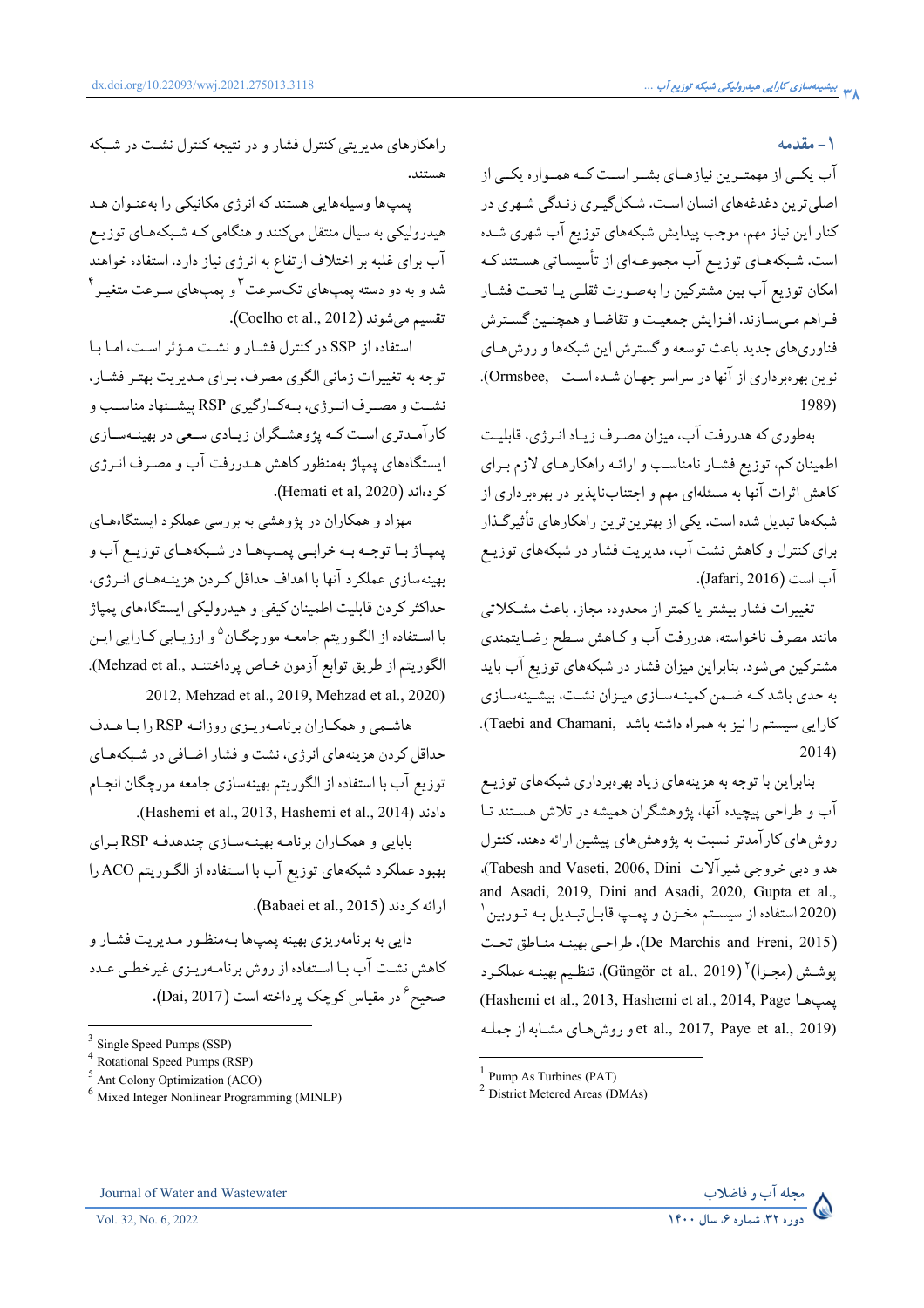در مجموع پـژوهش،اي متعـددي بـه موضـوِع بهينـهسـازي ایستگاههای پمپاژ با استفاده از الگوریتمهای مختلف پرداختهاند ک در آنها توجه به موضوع كاهش نشت، هزينـههـا و مصـرف انـرژي و افزایش کبارایی شبکه در اولویت بوده است. رویکردی کـه در پژوهش های قبلی به آن توجه نشده و بهعنـوان یـک نـوآوری بـرای اين پژوهش محسوب ميشود، چالش مربـوط بـه تعـداد پمـپـهـاي روشن و سرعت بهینه چرخش آنها در یک برنامه زمانبندی سـاعتبی در طول شبانهروز است که در این پژوهش به آن پرداخته شد.

در این پژوهش هدف بیشینهسازی کارایی هیـدرولیکی شـبکه توزیع آب شهر خمام با برنامهریزی بهینه تعداد و سرعت پمپها است. بـرای ایـن منظـور یـک شـاخص جدیـد` مبتنـی بـر فراینـد بهينهسازي سرعت پمپها براي تعيين حداقل تعداد پمپهاي روشن در هر ایستگاه یمیاژ ارائه شد. بعد از تعیین تعداد یمپهای روشن در هر ساعت شبانه روز، سـرعت بهينـه آنهـا در قالـب فراينـد بهینهسازی محاسبه و سپس کـارایی هیـدرولیکی شـبکه بـر اسـاس شاخص قابليت اطمينــان فشــار گــرهاي شــبكه<sup>٢</sup>بـرآورد شــد. روش پیشنهادی بر روی شبکه توزیع آب شهر خمام بـهعنـوان یـک شـبکه واقعی پیادهسازی شـد. مـدلسـازی روش پیشـنهادی بـا اسـتفاده از الگـوريتم دســته ذرات اصــلاح شــده ّ و بــا كدنويســي در محــيط نرمافزار MATLAB و در لینک با شـبیهسـازی هیـدرولیکی شـبکه EPANET انجام شد.

# ٢- مواد و روشها ٢-١- مدلسازي هيدروليكي

مجله آب و فاضلاب<br>دوره ۳۲ شماره ۶ سال ۱۴۰۰

بـراي مـدلسـازي هيـدروليكي شـبكه توزيـع آب، دو روش تحليـل مبتنی بر فشار<sup>۴</sup> و تحلیل مبتنی بر تقاضا<sup>۵</sup>استفاده میشود که در ایـن یژوهش برای مدلسازی مصارف در گرهها، روش DDSM و بیرای مدل سازی نشت در گرهها از روش HDSM استفاده شد. علت عـدم|سـتفاده از روش HDSM بـراي تحليـل هيـدروليكي شـبكه، علمي رغم مزيت بهتر آن در مقايسه با روش DDSM مربوط به مـدت زمان اجرای مدلها است که با توجه به بالابودن زمان اجرا بهدلیل

Number of Turn on Pumps Index (NTPI)



Vol. 32, No. 6, 2022

زمان گسترده بودن مدل برنامهريزي ايستگاههاي پمپاژ (٢۴ ساعته) و بالابودن زمان اجرا در مدل HDSM بهدلیل تعداد دفعات سـعي و خطا در عمل ترکیب این دو حالت را غیرممکن میکند، بهطوری کـه اجرای یک مدل ترکیبی با رایانههای معمولی ماهها زمان نیاز دارند. برای تخمین نشت در گرههای شبکه از معادلـه ۱ استفاده شـده (Araujo et al., 2006) است

$$
q_{j} = (C \sum_{j=1}^{M} 0.5 L_{ij}) P_{j}^{\beta}
$$
 (1)

که در آن

و میزان نشت از گره j و Pj فشار در دسترس در گره j و L<sub>ij</sub> میزان نشت از کره j میزان طول تمام لولههای متصل به گره j و β ضریب توان فشار گـرهای کـه مقدار آن در این پـژوهش مطـابق نتـایج پـژوهشهـای قبلـی برابـر ۱/۱۸ در نظر گرفته شـد (Tabesh and Vaseti, 2006). همچنـین ضریب تخلیه از روزنههای موجود در اتصالات و لولهها است ک برای تطبیق بهتر نتایج با مدل شبکه مورد مطالعه. مقدار آن به روش سعی و خطا و بر اساس دادههای نشت برآورد شد.

### ٢-٢- قابليت اطمينان

در این پژوهش، متغیر تصمیم مسئله تعیین NTPI و سرعت آنهـا در هر ساعت و هـدف مسـئله بيشـينهسـازي NPRI اسـت. تـابع هـدف مسئله بهصورت معادله ٢ است. اين معادله براي اولين بار توسط دینی و تابش در سال ۱۳۹۷ ارائه شد و در پژوهش های متعدد دیگر بهکار برده شده است که در آن NPRI در همسـایگی فشـار ۳۱ متر بیشـترین مقـدار و در فشـارهای کمتـر یـا بیشـتر از آن قابلیـت اطمينان شبكه كاهش مي يابد (شكل ١) ,Dini and Tabesh).

2019, Dini and Asadi, 2019, Dini and Asadi, 2020)



شکل ۱- تابع مطلوبیت شاخص قابلیت اطمینان فشار گرهای

Nodal Pressure Reliability Index (NPRI)

Modified Standard Particle Swarm Optimization (MSPSO)

Head Driven Simulation Method (HDSM)

 $<sup>5</sup>$  Demand Driven Simulation Method (DDSM)</sup>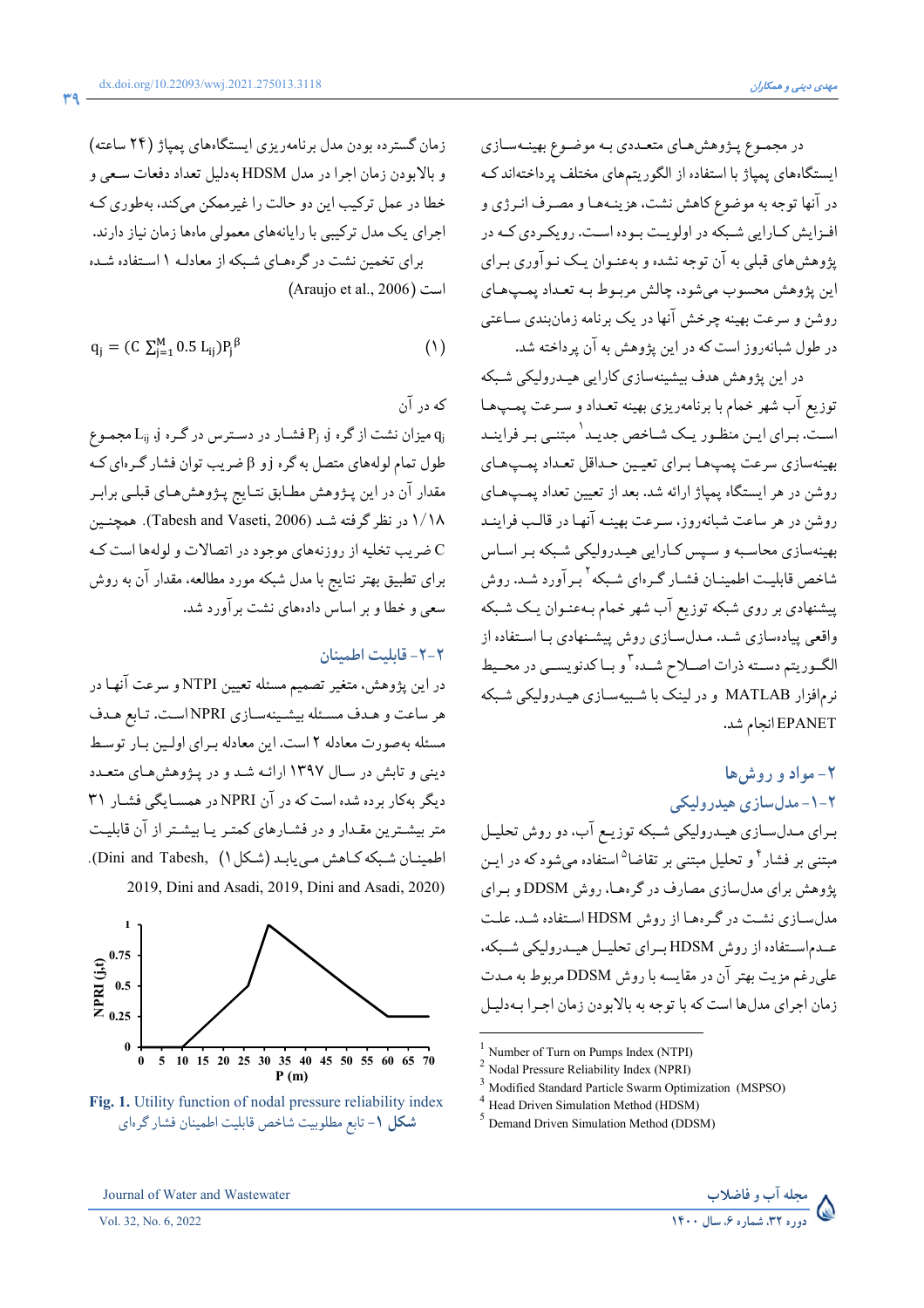$$
NPRI = \frac{\sum_{j=1}^{NN} Q_{j,t}^{req}(NPRI(j.t))}{\sum_{j=1}^{NN} Q_{j,t}^{req}} \tag{1}
$$

که در آن

NPRI (j,t) میزان شاخص قابلیت اطمینان فشار گرهای در گره j در زمان P ، t فشار گرهای در گره j در زمان hPRI شاخص قابلیت اطمینان فشار گرهای شبکه، NN تعداد گرههـای موجـود در شـبکه و Oreq میزان تقاضای فشار موردنیاز گره j در زمان t است.

## **NTPI** شاخص NTPI

در ايستگاههاي پمپاژ چندين پمپ بهطور هـمزمـان روشـن و فعـال هستند که در بیشتر ساعتهای شبانهروز بهخصوص در ساعتهای حداقل مصرف، روشن بودن برخي از آنها ضرورتي نـدارد. بـههمـين دلیل برای پیداکردن حداقل تعداد موردنیاز پمپهای روشن در هـر ساعت یک شاخص جدید به صورت معادله ۳ ارائه شده است

$$
NTPI_t = Round(\sum_{i=1}^{NP} \left( \frac{V_{i,t}}{V_m} \right))
$$
 (7)

که در آن

NTPI شاخص تعداد پمپهای روشن در زمان t در یک ایستگاه است که بهصورت عدد صحیح است و از گـرد کـردن عـدد بـهدسـت آمده به نزدیک ترین عدد صحیح بهدست میآید. NP تعداد پمپها در هر ایستگاه،  $\rm V_{i,t}$  سرعت بهینه پمپ  $\rm i$ ام در زمان t و  $\rm V_{m}$  بیشــترین سرعت مشاهداتی در بین پمپهای موجود در یک ایستگاه پمپاژ در طول ۲۴ ساعت است. سرعت پمپ بهصورت نسبت دور موتـور پمپ در وضعیت موجود به دور موتـور در وضـعیت نرمـال تعریـف میشود که یک کمیت بدون بعد است.

## ۲-۴-الگوریتم بهینهسازی دسته ذرات اصلاح شده

در سال ۱۹۹۵ ابرهارت و کندی برای اولین بار PSO را به عنوان یک روش جستجو غیرقطعی و فرا ابتکاری برای بهینهسازی مطـرح كردنـد (PSO .(Eberhard and Kennedy, 1995). PSO يـك الگـوريتم جستجو جمعي است كه از روى رفتار اجتماعي دسته پرنـدگان مـدل شده است و بر اساس قـوانين احتمـالي عمـل مـيكنـد. بـا توجـه بـه ساختار احتمالاتي اين الكوريتم با اصلاح معادله سرعت حركت دسته ذرات اسـتاندارد و ارائـه رابطـهاي جديـد بـراي آن، الگـوريتم

Journal of Water and Wastewater

$$
V^{i}(t + 1) = (C_{1}r_{1} (x^{i,best}(t) - x^{i}(t)) + C_{2}r_{2} (x^{g,best}(t) - x^{i}(t)) (-1)^{\alpha} + WV_{i}(t)) (-1)^{\alpha}
$$
 (2)

که در آن

سرعت جدید ذره، W ضریب اینرسی، 11 و 13 تابع رندم V $^{\rm i}$ (t+1) که اعداد حقیقی بین صفر تا ۱ تولید میکند، C1 و C2 اعداد ثابت ک ضریب یادگیری شخصی و  $C_2$  ضریب یادگیری جمعی که مـابین  $C_1$ صفر تا ۲ قرار دارنـد. همچنـین (x<sup>i,best</sup>(t بهتـرین موقعیـت هـر ذره. بهترين موقعيمت فعلمي، \*x $^{\text{gbest}}$  بهترين موقعيـت جمعـي همـه ذرات. موقعیت جدید ذره، a ضریبی بین ١ تــا ٢ و 8 ضـریبی بـین  $\mathbf{x}^i$ ۱ تا ۱/۵ است. همچنین برخی دیگر از پارامترهای الگوریتم دسته  $\sim$ ذرات بهصورت مقدار  $\rm C_1=C_2=2$ ،  $\rm W=1$  و 1.42 $\rm P=3$  استفاده شده است.

### ۲-۵- روش پژوهش

در روند نمای شکل ۲ جزئیات مراحل انجام پژوهش آمده است. بـه این ترتیب که ابتدا با بهینهسازی سرعت دوران تمامی پمپهای موجود در هر ایستگاه پمپاژ و جایگذاری مقـدار بـهدسـت آمـده از آنها در معادله ۴. NTPI در هـر سـاعت تعيـين مـيشـود. سـپس در داخل یک فرایند بهینهسازی دیگر سرعت بهینـه هـر پمـپ روشـن تعیین میشود. هدف بهینهسازی بیشینه کردن NPRI است. در ادامـه برای مدل بهینه، مقدار فشار گرهای، شاخص NPRI و متوسط نشت ساعتی شبکه محاسبه و نتـایج بـرای سـناریوهای مختلـف مقایسـه میشود. مدلسازی در نرمافزار MATLAB با استفاده از الگوریتم بهینهسازی دسته ذرات و با لینک با شبیهساز هیدرولیکی شبکه انجام مے شو د.

### ۳- مطالعه موردی

شهر خمام بهعنوان مركز شهرستان خمام در استان گيلان واقع شـده است. شبکـه تــوزیع آب شهـر بهدلیـل توپوگرافي مسـطح آن داراي كمبود فشار و عـدمتأمين تقـاضـاي مــورد نيـاز مصـرفكنندگان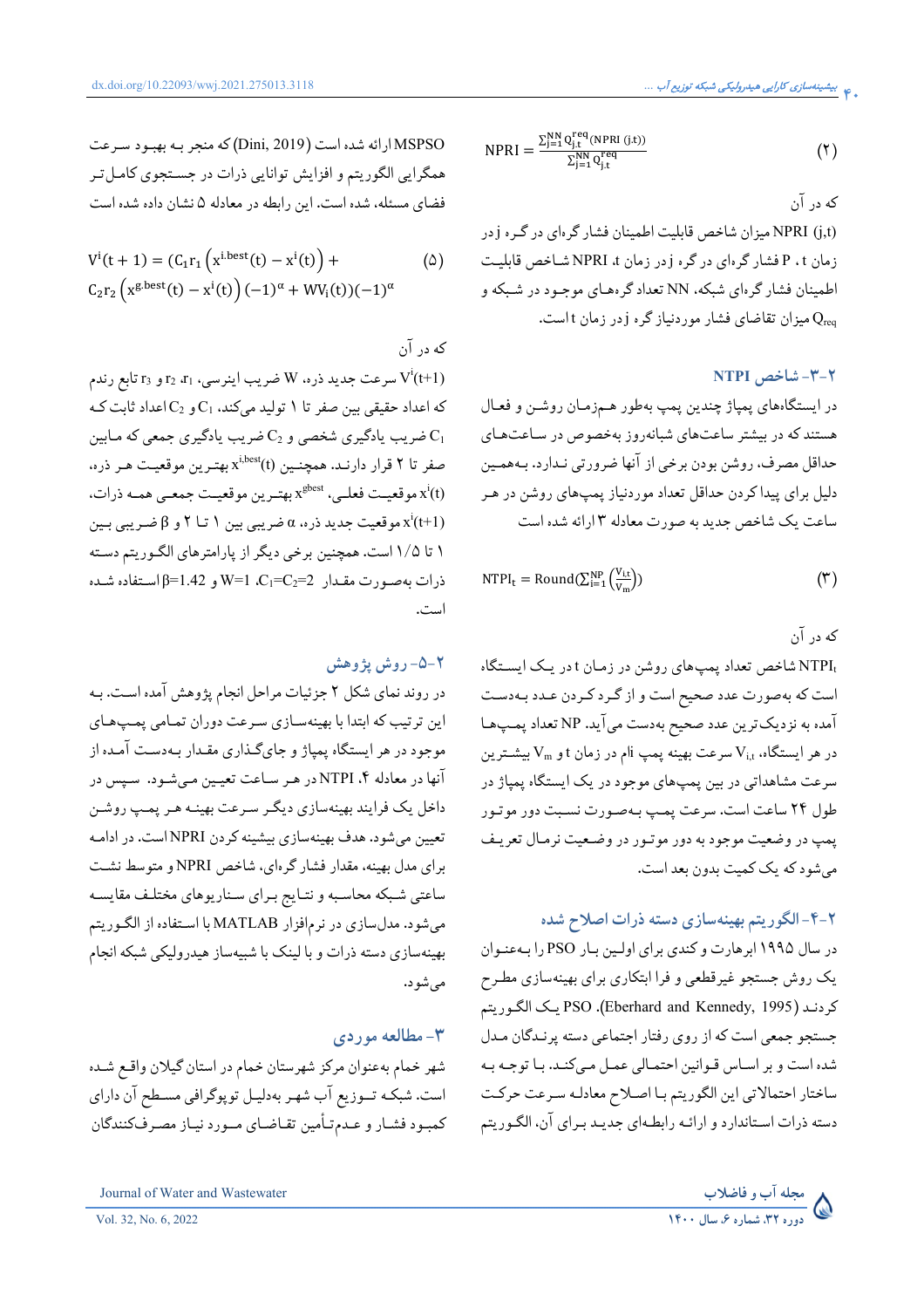

بهخصوص در ساعت پیک مصـــرف است و در ایــن پـڅوهش بـ اساس پیشنهاد شرکت آب و فاضلاب استان گیلان، بـهعنـوان یـک مطالعه موردي واقعى براي بهبود وضعيت توزيـع فشـار شـبكه بـا برنامهریزی ایستگاه پمپاژ انتخاب شد. شبکه شهر خمام، یک مخـزن اصلي بههمراه ۴ يمپ و يک مخزن کمکي بههمراه يـک شـير کنتـرل جریان، ۷۴۹گره و ۷۸۶لولـه دارد. بررسـی عملکـرد شـبکه بـرای اولین بار در پژوهش دیگری بهصورت ارزیابی تأثیر اندازه و تعـداد پمپها در کارایی هیدرولیکی شبکه انجام شده است Hemmati et).  $al. 2021$ 

با توجه به عملکرد نامناسب شبکه در وضعیت موجود بـر اسـاس نتايج اين پژوهش با افزودن دو پمپ به شبكه، يك پمپ به ايسـتگاه پمپاژ اصلي با مشخصات مشابه پمپ،اي موجود و يک پمپ ديگـر بهعنوان جايگزين شير كنترل جريان با ظرفيت يكسوم پمپھاي موجود. ایستگاه پمپاژ شبکه اصلاح شد و روش پیشـنهادی بـر روی آن بررسی شد. ساختار کلی شبکه در شکل ۳ نشان داده شده است.

# ۴-نتايج وبحث برای ارزیابی تأثیر روش پیشنهادی در شبکه توزیع آب شـهر خمـام چهار سنساريسوي مختلسف شامسل وضعيت موجود ببا پمپ،هساي



Fig. 3. Khomam WDN **شکل ۳**–شبکه توزیع آب شهر خمام

SSP، تنظیم بهینه سرعت پمپهای دور متغیر <sup>۱</sup>. تعیین تعـداد بهینـــه يمپ هــاي روشـن تــكسـرعته <sup>٢</sup>و تنظـيم بهينـه تعـداد و سـرعت

<sup>1</sup> Best Setting of Rotational Speed Pumps (BSRSP)



<sup>&</sup>lt;sup>2</sup> Best Number of Turn on Single Speed Pumps (BNTSSP)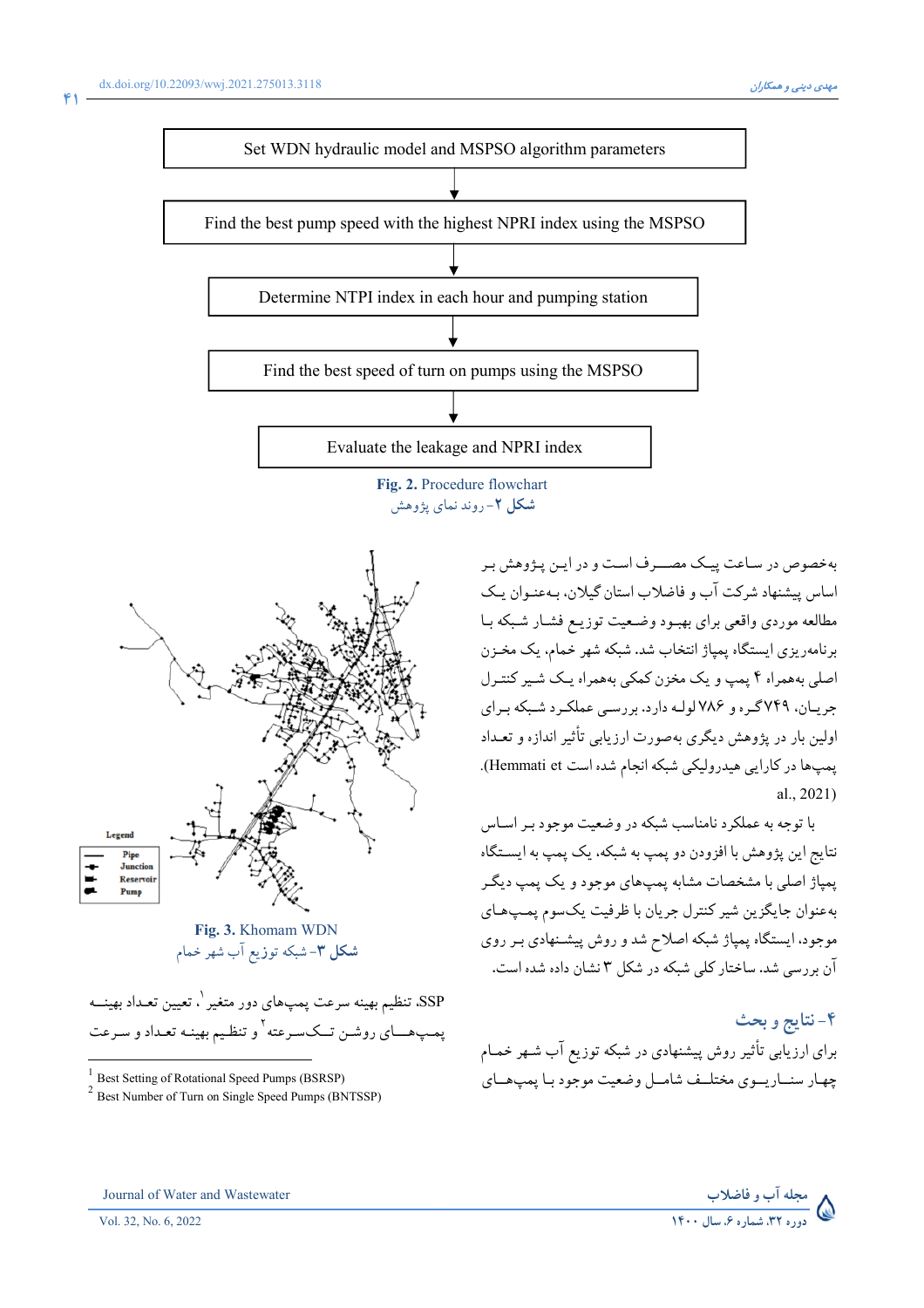وضعیت موجود با پمپهای تکسرعته نشان می دهـد کـه شـبکه

بهطور متوسط در زمان حداقل مصرف ساعتبي از مـازاد فشـار و در زمان حداکثر مصرف ساعتبی از کمبود فشار نسـبت بـه مقـدار بهینـه

(٣١ متر)، مشكل دارد و همين عامل باعث مي شود كـه قابليت

اطمینان شبکه نیز در این زمانها بسیار کم و مقدار نشت شبکه در

زمان حداقل مصرف، زیاد باشد. لازم به توضیح است کـه در شـبکه

در حال سرویس خمام هیچ برنامهریزی بهرهبرداری از شبکه انجـام

نمیشود که نتایج آن در پژوهش همتی و همکاران آمـده اسـت و در ايـن سـناريو نسـبت بـه شـبكه موجـود شـهر خمـام تغييراتـي در

ایستگاههای پمپاژ شبکه انجام شده است که شامل افزودن یک پمپ

به ايستگاه يمياژ اصلي و يک يمپ ديگـر بـهعنـوان جـايگزين شـير

کنترل جریان است. عملکرد شبکه در این سناریو نسبت به شـبکه در

حال سرويس خمام بهتر شده است، بهطوري كـه مقايسـه نتـايج ايـن

سناریو با نتایج شبکه در حال سرویس خمـام در پـژوهش همتـی و همکاران نشان میدهد که متوسط قابلیت اطمینـان روزانـه شـبکه از

۰/۳۳ به ۰/۵۵ افزایش یافتـه اسـت کـه نشـاندهنـده تـأثیر مثبـت

تغییرات پیشنهادی در ایـن سـناریو در عملکـرد شـبکه خمـام اسـت (Hemmati et al., 2021). با اين وجـود عملكـرد سـناريوهاي

پیشنهادی بعدی با عملکرد شبکه در حـال سـرویس خمـام مقایسـه نمې شود بلکه با سناريوي وضعيت موجود با SSP مقايسه مې شود.

در سناريوي دوم فرض بر ايـن بـود كـه همـه پمـپهـاي موجـود در ايستگاه پمپاژ اصلي و فرعـي شـبكه توزيـع آب خمـام از نـوع RSP باشند. با بهکارگیری MSPSO، مقدار سرعت هر یک از پمپها بهصورت ساعتی و در طول روز تنظیم شده است کـه نتـایج سـرعت پمپها در شکل ۴ آمده است. در اين شکل پمپهاي RSP1 تا RSP5 مربوط به ايستگاه پمپاژ اصلي و RSP6 مربوط بـه ايسـتگاه

پمپاژ فرعی شبکه است. همان طوری که از شکل ۳ مشخص است.

در مجموع برایند سرعت پمپها در زمانهای حـداکثر مصـرف از

شبکه زیاد و در زمـانهـای حـداقل مصـرف از شـبکه کـم اسـت کـه

همخواني مناسب بين سرعت پمپها و ضريب الگوي مصرف شبكه

را نشان مىدهد. نوسان مقدار سرعت پمپها در شكل ۴ مربـوط بـه دو عامل می تواند باشد که اولی مربوط به برنامه بهینهسازی است کـه

در ارتباط با مقدار NPRI در هر ساعت، دهها ترکیب از سرعت

۴-۲- تنظیم BSRSP

پمپهای روشن دور متغیر <sup>۱</sup> در نظر گرفته شدکه در ادامه نتایج آنهـا بهصورت کامل تشریح میشود. در تمامی بخشهای مربوط به نتایج این سناریوها عبارت Min نشاندهنده زمان حداقل مصرف سـاعتبي در روز، Max نشـاندهنـده زمـان حـداكثر مصـرف سـاعتى در روز، Ave نشاندهنده متوسط مصرف ساعتبي در طول روز، P نشاندهنده مقدار فشار گرهای در شبکه و <sup>۱</sup> Imp بشاندهنده میزان بهبود در مقايسه با سناريوي يايه يعني وضعيت موجود است.

### **SSP - وضعیت موجود یا SSP**

در این سناریو کارایی هیدرولیکی شبکه در وضعیت موجود بررسی شد. براي ايـن منظـور ۵ يمـپ موجـود در ايسـتگاه يميـاژ اصـلي و همچنین تکپمپ موجود در ایستگاه پمپاژ فرعی با سرعت ثابت و بهصورت ٢۴ ساعته روشـن در نظـر گرفتـه شـده اسـت. شـبكه شـهر بهصورت دینامیکی و دوره گسترده در طـول ۲۴ سـاعت شـبانهروز اجرا شده و مقدار قابلیت اطمینان، نشت ساعتی و فشار محاسبه شده است. در جدول ۱ نتایج مربوط به مقدار قابلیت اطمینـان، نشـت و فشـار در زمـانهـاي حـداقل، حـداكثر مصـرف سـاعتى و همچنـين بهصورت متوسط روزانه گزارش شده است.

# جدول ١- مقدار قابليت اطمينان، نشت و فشار گرهاي شبكه براي سناريوي SSP

Table 1. The reliability, leakage and nodal pressure of the network for the SSP scenario

| <b>Status</b> | P(m)  | NPRI  | <b>NPRI</b><br>Imp<br>$\frac{1}{2}$ | Leak<br>(1/s) | Leak<br>Imp<br>(%) |
|---------------|-------|-------|-------------------------------------|---------------|--------------------|
| Min           | 60.77 | 0.250 | 0                                   | 47.83         |                    |
| Max           | 19 25 | 0.266 | $\Omega$                            | 12.37         | $\theta$           |
| Ave           | 39.58 | 0.548 | 0                                   | 29 21         | 0                  |

مطابق نتایج جدول ۱، مقدار قابلیت اطمینان شبکه در زمانهای حداقل، حداکثر مصرف ساعتی و متوسط روزانه بـهترتيـب برابـر بـا ۰/۲۵۰ بر ۲۶۶/۰و ۵۴۸/۰و مقدار نشت شبکه خمام نیز بـهترتیـب برابر با ۴۷/۸۳، ۱۲/۳۷و ۲۹/۲۱ لیتر در ثانیه است. همچنین مقدار متوسط فشار شبکه در زمانهای فوق بهترتیب برابر ۶۰/۷۷. ۱۹/۲۵ و ۳۹/۵۸ متر است. در مجموع بررسـی عملکـرد شـبکه در



<sup>&</sup>lt;sup>1</sup> Best Number of Turn on Rotational Speed Pumps (BNSTRSP)  $2$  Improving

Journal of Water and Wastewater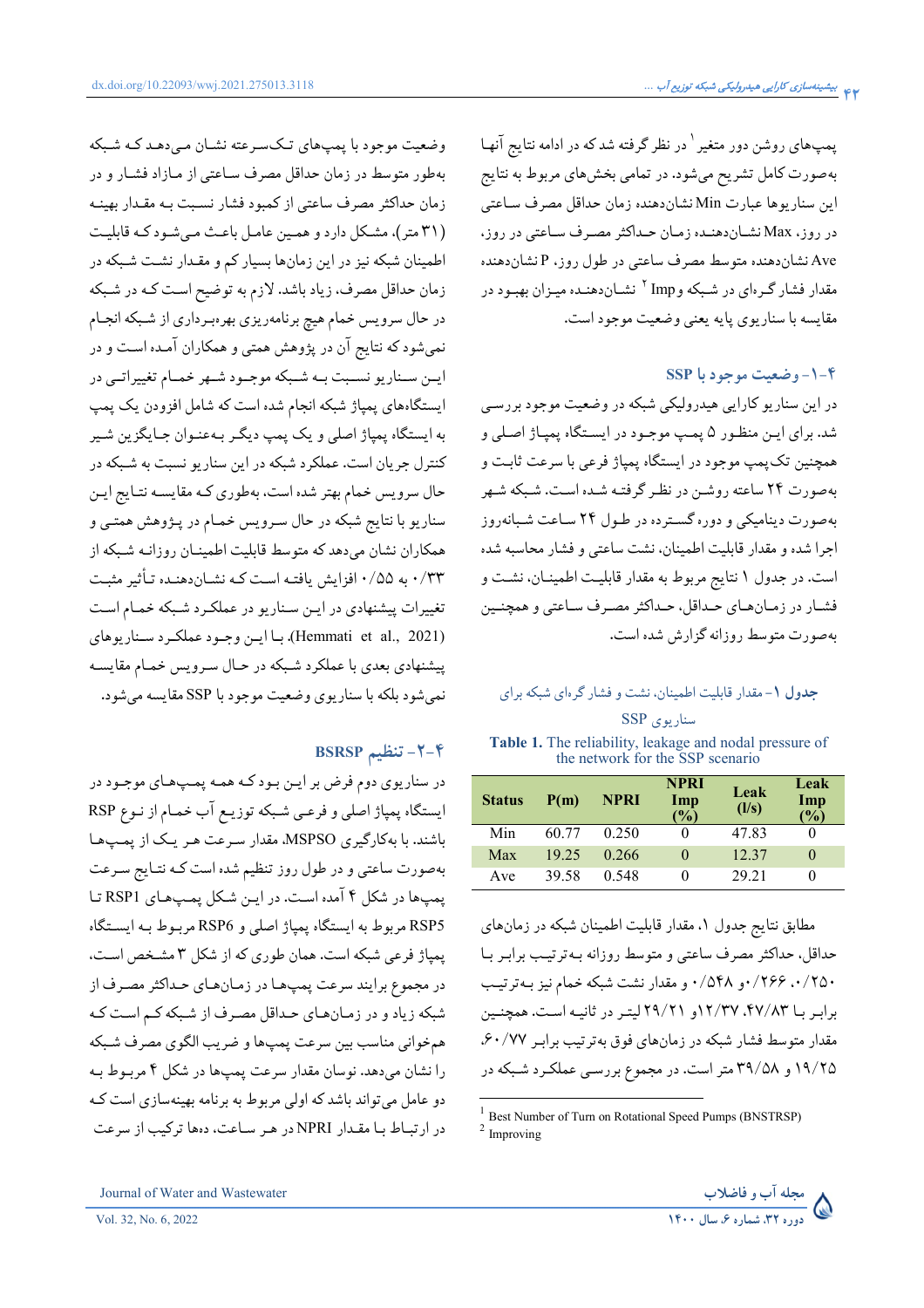

Fig. 4. The optimal pumps speed with the highest NPRI index for the BSRSP scenario **شکل۴**- سرعت بهینه پمپهای موجود با بیشترین شاخص NPRI در سناريوي BSRSP

پمپها در کنار هـم وجـود دارد کـه مـيتوانـد مقـدار بيشـينه بسـيار نزدیک بههم را برای قابلیت اطمینان ایجاد کنـد و در اجـرای مـدل بهینهسازی، مدل به یکی از آنها می رسد و باعث نوسانهای موجـود مي شود. دومي مربوط به ظرفيت اضافي يمياژ در برخي ساعتها در شبکه است کـه در عمـل، وقتـي چنـد يمـپ بـا ظرفيـت کامـل کـار می کنند، یمپهای دیگر می توانند با ظرفیت کم کار کننـد کـه باعـث نوسان موجود میشود. برای کاستن از این مشکل در ایـن پـژوهش شاخص تعیین NTPI بهینه در هر ساعت تعریف شده است.

بعـد از BSRSP، مقـدار قابليـت اطمينـان، نشـت و فشـار در زمانهای حداقل، حداکثر مصرف ساعتی و به صورت متوسط روزانه محاسبه شدكه نتايج در جدول ٢ آمده است. بر اسـاس نتـايج جدول ۲، مقدار قابلیت اطمینان شبکه در زمانهای حداقل، حـداکثر مصرف ساعتی و متوسط روزانه بهترتیب برابر بــا ۰/۷۳۸ .۰/۹۶۶ و ۰/۹۱۱ و مقدار نشت شبکه خمام نیز بهترتیب برابر با ۲۱/۷۱. ۱۹/۹۶ و ۲۲/۳۳ لیتر در ثانیه است. همچنین مقدار متوسط فشبار شبکه در زمانهای فوق به ترتیب برابر ۳۱/۱۴، ۲۸/۹۲ و ۳۱/۸۷ متر است. مقایسه نتایج سناریوی BSRSP و SSP نشان میدهد ک در سناریوی BSRSP بـا تنظـیم BSRSP، در کـارایی شـبکه بهبـود قابل توجهی ایجاد شده است. بهطوری که فشار شبکه در زمـانهـای حداقل، حداكثر مصرف و متوسط روزانـه بـه فشـار بهينـه (٣١متـر) بسـیار نزدیـک شـده اسـت و ناشـی از همـین موضـوع در قابلیـت اطمينـان و نشت شبكـه در آن زمـانها نيز بهبـود قابل توجهي ايجاد

Table 2. The reliability, leakage and nodal pressure of the network for the BSRSP scenario

جدول ۲- مقدار قابلیت اطمینان، نشت و فشار گرهای شبکه برای

| <b>Status</b> | P(m)  | NPRI    | <b>NPRI</b><br>Imp<br>$($ %) | Leak<br>(1/s) | Leak<br>Imp<br>(%) |
|---------------|-------|---------|------------------------------|---------------|--------------------|
| Min           | 31.14 | 0.966   | 286.40                       | 21.71         | 54.60              |
| Max           | 28.92 | 0.738   | 177.44                       | 19.96         | $-61.36$           |
| Ave           | 31.87 | 0 9 1 1 | 66.20                        | 22.33         | 23.55              |

شده است. بهطوری که متوسط روزانه قابلیت اطمینان و نشت شبکه به ترتیب ۶۶/۲۰ و ۲۳/۵۵ درصد بهتر شده است.

### $BNTSSP$  تعبين  $-\mathsf{f}'-\mathsf{f}'$

در این سناریو فرض شد که همه پمپهای موجـود در شـبکه از نـوع SSP باشند. با بهکارگیری شاخص NTPI، تعداد پمپهای روشن در هر ساعت تعیین شده است که بهطور متوسط ۳ پمپ در هـر سـاعت به دست آمد. در نهایت با تنظیم NTPI در هر ساعت در طول شبانهروز، سرعت ثابت براي همه آنها در نظر گرفته شد. در شكل ۵، NTPI در هر ساعت و برنامه تنظیم سرعت آنها بـهترتیـب بـرای ايستگاه پمپاژ اصلي و فرعي نشان داده شـده اسـت. همـان طـور كـه مشخص است در طـول سـاعتهـای ۱ تـا ۴ تعـداد ۳ بمـب، در ساعتهای ۵، ۶، ۷، ۲۲، ۲۳ و ۲۴ تعداد ۴ پمپ و در ساعتهای ۸ تا ۲۱، تعداد ۵ يمپ در ايستگاه يميـاژ اصـلي روشـن هسـتند كـه همگی با سرعت ثابت کار میکنند. همچنین در ایستگاه یمیاژ فرعی در ساعتهای ۷ تا ۲۱ تنها یمپ موجـود در ایسـتگاه روشـن و در سایر ساعتها خاموش است که در زمانهای روشن بودن، با سرعت ثابت کار می کند.

نتـايج مربـوط بـه مقـدار قابليـت اطمينـان، نشـت و فشـار در زمانهای حداقل، حداکثر مصرف ساعتی و بهصورت متوسط روزانه در جدول ۳ آمده است. در این سناریو، مقدار قابلیت اطمینان شبکه در زمـانهـای حـداقل، حـداکثر مصـرف سـاعتی و متوسـط روزانـه به ترتیب برابر با ۰/۲۹۸ ۰/۴۹۸ و ۰/۶۶۵ و مقدار نشت شبکه خمام نیز به ترتیب برابر با ۰۳٪ ۲۷/۵۳ و ۲۶/۱۸ لیتر در ثانیه است. همچنین مقــدار متــوسط فشـار شبکه در زمانهای فوق به ترتیب برابر ۴۹/۴۸، ۲۰/۱۳ و ۳۶/۲۴ متر است. مقایسه

سناريوي BSRSP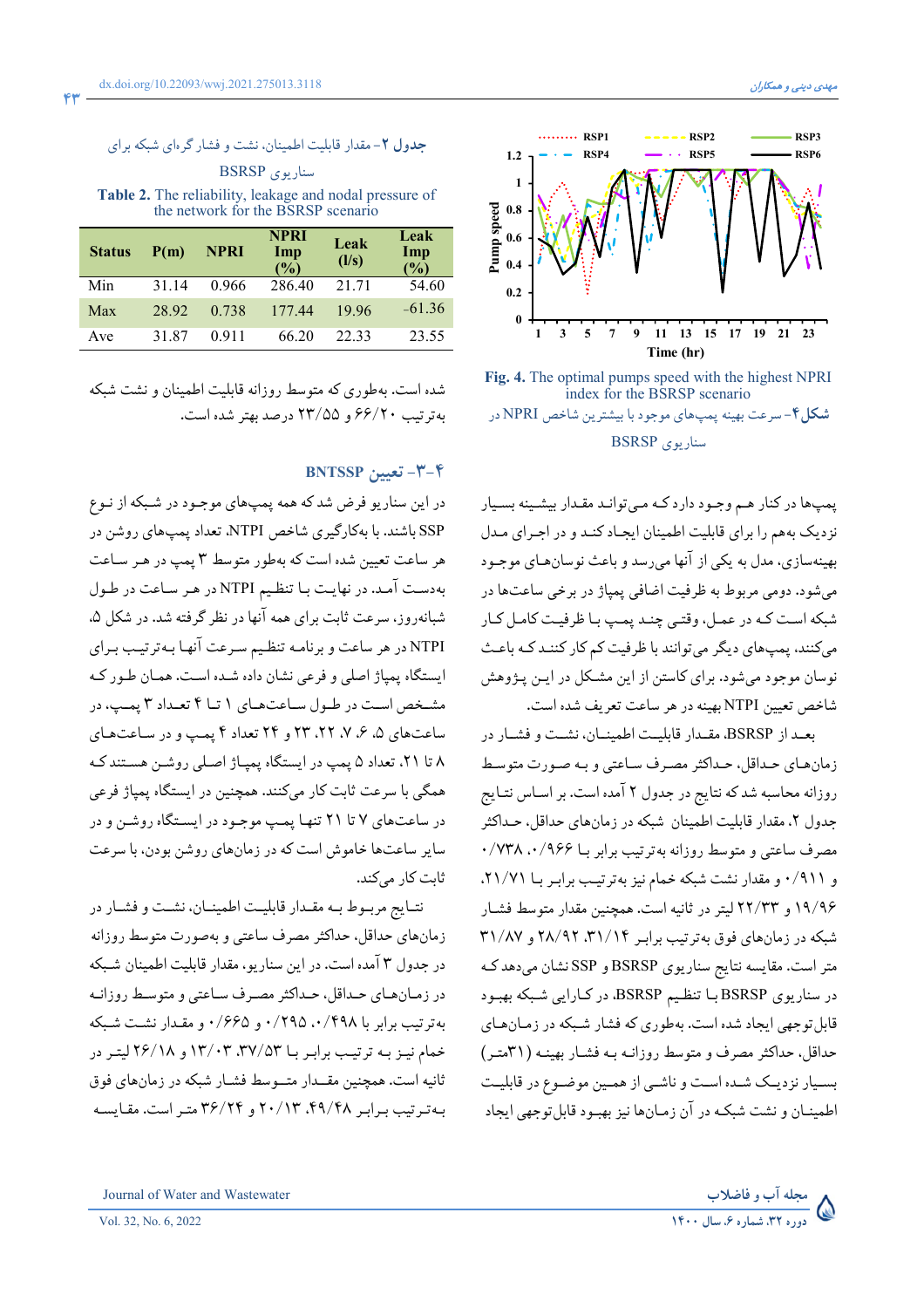

Fig. 5. The optimal number of turn on SSP pumps for the BNTSSP scenario in a) the main and b) subsidiary pumping station **شکل ۵- تعداد BNTSSP برای سنار بوی BNTSSP در a) ایستگاه بمیاژ اصلی و b) فر**عی

در سیاعت هیای حیداکثر مصیرف، براینید سیرعت هیا زیباد و در ساعتهای حداقل مصرف برایند سرعتها کم است.

نتايج مقدار قابليت اطمينان، نشت و فشار در زمانهاى مختلف در جدول ۴ آمده است. مطابق این جدول، قابلیت اطمینـان در سـه حالت حداقل و حـداكثر مصـرف و متوسـط روزانـه بـهترتيـب برابـر ۰/۹۶۶ م. ۰/۷۳۸ و ۰/۹۱۰ و میانگین نشت شبکه بـه تر تیـب برابـر ۲۱/۷۱، ۱۹/۹۶ و ۲۲/۳۵ لیته در ثانیـه و میـانگین فشـار شـبکه به ترتیب برابر ۳۱/۱۳، ۲۸/۹۱ و ۳۱/۸۸ متر است. نتـایج مشـابه سناریوی BSRSP است با این تفاوت که در ایـن سـناریو بـرعکس سناریوی BSRSP همه یمپها روشن نیستند، بلکـه مطـابق برنامـه. تعدادي از آنها در برخي ساعتها خاموش هستند. همچنـين مقايسـه این سناریو با سناریوی SSP نشـان مـی،دهـد کـه عملکـرد شـبکه بـر اساس شاخص قابلت اطمينان و نشت په طـور متوسـط ۶۶/۰۶ و ۲۳/۴۹ درصـد بهتـر شده است. کـه نشاندهنده تأثیر مثبت شاخص

### حدول ۴- مقدار قابلت اطمینان، نشت و فشار گردای شبکه برای

سنار يوي BNSTRSP Table 4. The reliability, leakage and nodal pressure of<br>the network for the BNSTRSP scenario

| <b>Status</b> | P(m)  | NPRI  | <b>NPRI</b><br>Imp<br>(%) | Leak<br>(1/s) | Leak<br>Imp<br>$\binom{0}{0}$ |
|---------------|-------|-------|---------------------------|---------------|-------------------------------|
| Min           | 31 13 | 0.966 | 286.40                    | 21.71         | 54.61                         |
| Max           | 28.91 | 0.738 | 17744                     | 1996          | $-61.36$                      |
| Ave           | 31.88 | 0.910 | 66.06                     | 22.35         | 23.49                         |

نتــايج ســناريوي BNTSSP و SSP نشــان مــى،دهــد كــه بــدون بهینهسازی سرعت یمپها در ساعتهای مختلف و تنها با بهینـه کردن NTPI در هر ساعت عملکرد شبکه بهبود بافته است. بهطـوری کـه متوسـط قابلــت اطمينــان و نشــت شــکه بـه تر تيــب ٢١/٣٥ و ۱۰/۳۷ درصد بهتر شده است که نشاندهنده کـارایی مـؤثر شـاخص ارائه شده است.

### حدول ۳- مقدار قابلیت اطمینان، نشت و فشار گردای شبکه برای

#### سناریوی BNTSSP

Table 3. The reliability, leakage and nodal pressure of the network for the BNTSSP scenario

| <b>Status</b> | P(m)  | <b>NPRI</b> | <b>NPRI</b><br>Imp<br>(%) | Leak<br>(1/s) | Leak<br>Imp<br>$\frac{10}{6}$ |
|---------------|-------|-------------|---------------------------|---------------|-------------------------------|
| Min           | 49.48 | 0.498       | 99.20                     | 37.52         | 21.53                         |
| Max           | 20.13 | 0.295       | 10.91                     | 13.03         | $-5.43$                       |
| Ave           | 36.24 | 0.665       | 21.35                     | 26.18         | 10.37                         |

### ۴–۴– تنظیم بهینه BNSTRSP

مجله آب و فاضلاب<br>۱۴۰۰ میله ه ع سال ۱۴۰۰

در این سناریو فرض شد که پمپهای موجـود در شـبکه از نـوع دور متغیر هستند و در ساعت هــای مختلـف شـیانه, وز بـا اسـتفاده از شاخص NTPI، تعداد یمپهای روشن تعبین شیده و سپس برنامه زمانبندي بهينه RSP با بهكارگيري الگوريتم MSPSO تعيين شـده است. برنامه ساعتی تعداد و سرعت یمپ های روشـن در شکل ۶ آمـده اسـت. همـان طـور كـه مشـخص اسـت برنامـه NTPI مشـابه سناریوی BNTSSP است ولیے سرعت یمپ های روشن ثابت نیست و در این حالت با بهینهسازی بهدست آمده است. در مجموع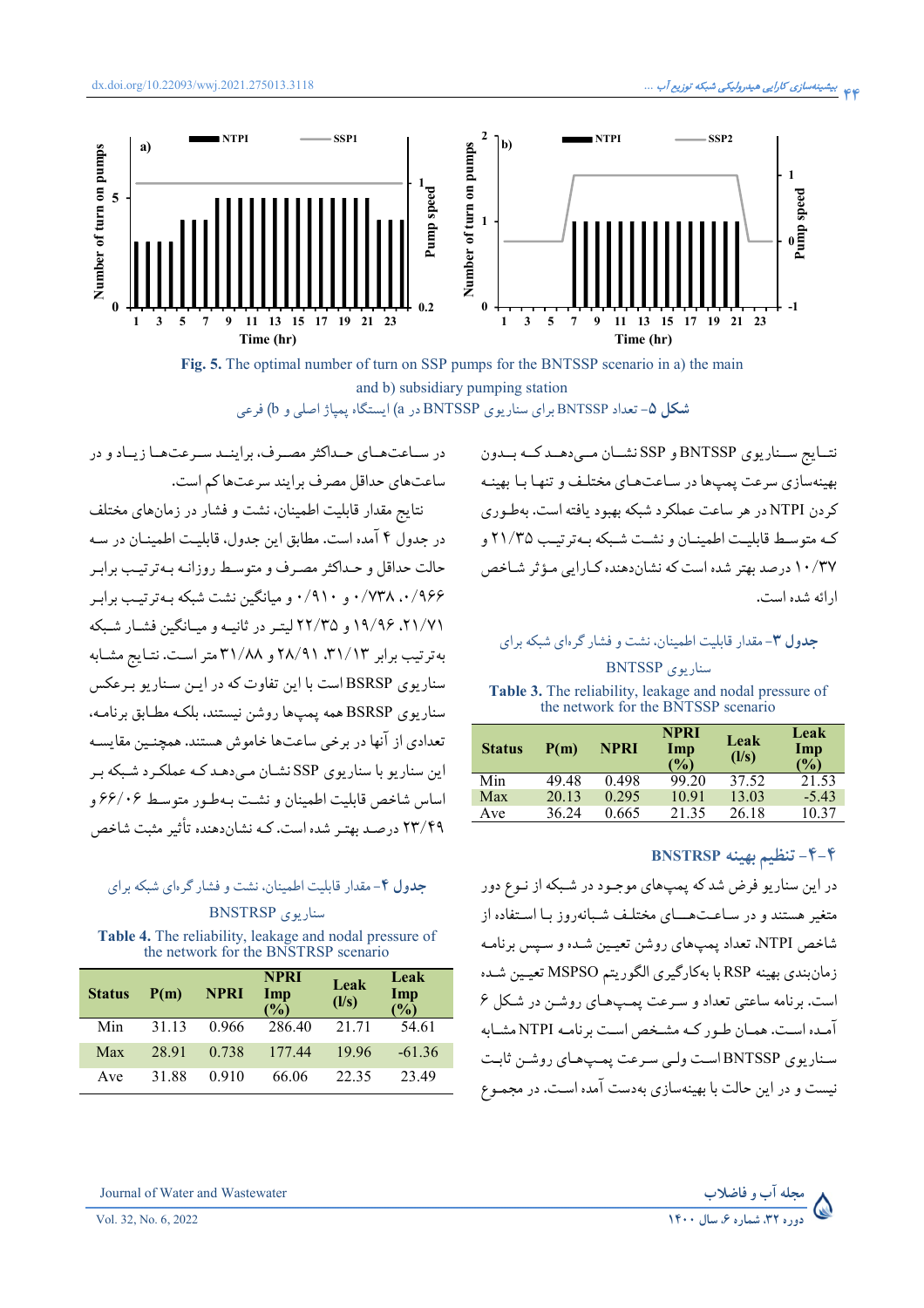**45**



**Fig. 6**. The optimal number and speed of turn on RSP for the BNSTRSP scenario in a) the main and b) subsidiary pumping station **شکل ۶**– تعداد و سرعت بهینه پمپ،ای روشن دور متغیر برای سناریوی BNSTRSPدر a) ایستگاه پمپاژ اصلی و b) فرعی



**Time (hr)**

**Fig. 7.** Comparison of a) reliability, b) leakage and c) pressure for 4 scenarios **شکل۷**- مقایسه تغییرات a) قابلیت اطمینان. b) نشت و c) فشار در ۴ سناریو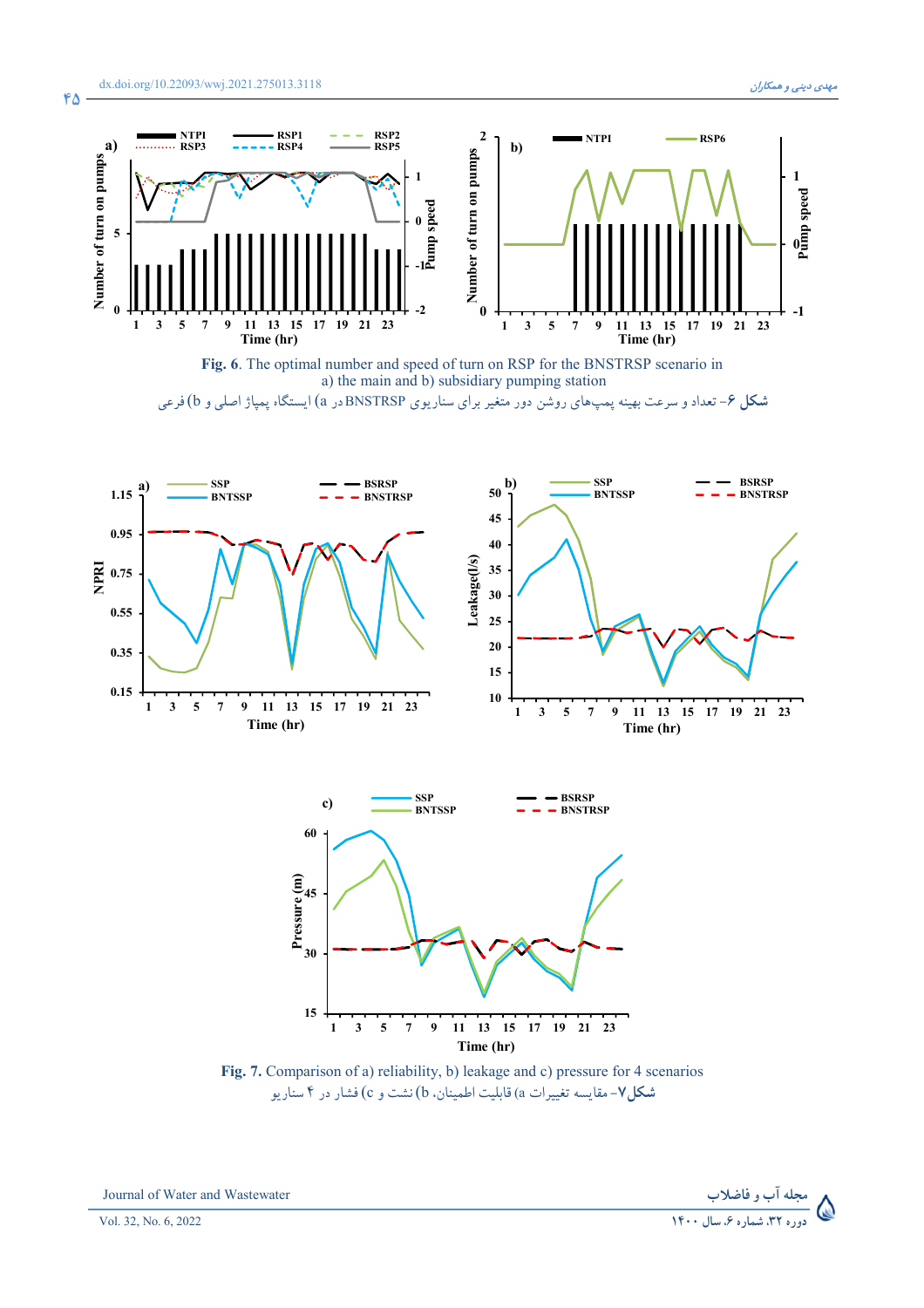dx.doi.org/10.22093/wwj.2021.275013.3118

تعیین NTPI و بهینهسازی سرعت پمپهای روشن است. این سناریو با اینکه از نظر عملکرد شبیه سناریوی BSRSP عمل میکند ولی چون با تعداد یمپهای کمتر همان کارایی را دارد، مبی توانـد از نظیر بهیروسرداری از حعیت داشته باشید. در انتهیا سرای مقایسیه سناريوهاي تعريف شـده مقـدار متوسـط سـاعتى قابليـت اطمينـان، نشت و فشار شبکه در شکل ۷ مقایسه شده است کـه بـر اسـاس سـه شاخص فوق سناريوي BNSTRSP مشابه سناريوي BSRSP عمل میکند، بهطوری که منحنی تغییرات آنهـا در هـر سـه شـاخص بـرهم منطبق هسـتند. همچنـین عملکـرد آنهـا بهتـر از دو سـناریوي دیگـر است.

از طرفی سناریوی BNTSSP در هر سه شاخص عملکرد بهتری به سناریوی SSP دارد و در مجموع عملکرد مناسب شاخص انتخاب NTPI برای SSP و RSP را نشان می دهد. بهطوری کـه در SSP، بـا NTPIکمتر عملکرد بهتر و در RSP، بـا تعـداد يمـپهـاي کمتـر عملکر د برابر را ایجاد میکند.

# ۵- نتيجهگيري

در این پژوهش، یک شاخص جدید برای تعیین NTPI در هر ساعت شبانهروز ارائه شد. برای بررسی اثربخشی شاخص پیشنهادی از SSP و RSP استفاده شد بهطوري كه در SSP، سرعت يمپ ثابت است و تنظیم نمی شود ولی در RSP سرعت یمپ متغیـر اسـت و در طول فرایند بهینهسازی برنامـهریـزی پمـپ تنظـیم مـیشـود. شـبکه توزيع آب خمام با توجه بـه مشكلات توزيـع آب در آن بـهعنـوان مطالعه موردي انتخاب شد. متغيرهاي تصميم مسئله در سناريوهاي

مختلف شامل تعداد و سرعت پمپهاي روشن و هدف مسئله بهینهسازی، بیشینه کردن NPRI است و برای ارزیابی عملکرد شبکه از شاخص قابلیت اطمینان، نشت و فشار گرهای استفاده شـد. روش پیشنهادی بـا برنامـهنویسـی در MATLAB و ایجـاد لینـک بـین الكوريتم MSPSO بماعنوان بهينماساز و EPANET بماعنوان شبیهساز هیدرولیکی شبکه پیاده شد و برای نشان دادن عملکرد روش پیشنهادی ۴ سناریو بهصورت BNTSSP ،BSRSP ،SSP و BNSTRSP انتخاب شد. بررسی نتـایج نشـان داد کـه سـناریوهای تعريف شده از نظر هر سه شاخص قابليت اطمينـان، نشـت و فشـار گـرهای نسـبت بـه سـناریوی SSP عملکـرد بهتـری دارنـد. همچنـین استفاده از شباخص تعب, NTPI در سبنار بوهای BNTSSP و BNSTRSP تأثير مثبت اين شاخص در بهبود عملكرد شبكه را بیشتر آشکار میکند، بهطوری که در آنها تنها با تنظیم NTPI برای یمپ های سرعت ثابت، ضمن کاهش NTPI در برخبی ساعت ها، عملکرد شبکه نسبت بـه سـناريوي SSP بهتـر مـي شـود و در حالـت تنظیم تعداد و سرعت یمیهای دورمتغیـر بـا اینکـه عملکـر د شــکه نسبت به سناريوي BSRSP تغيير نميكند ولي اين عملكرد با تعـداد یمپهای روشن کمتر حاصل میشود کـه از نظـر بهـرهبرداری حـائز اهميت است.

### ۶- قدر دانی

بهاین وسیله از مدیریت و کارکنان شـرکت آب و فاضـلاب اسـتان گیلان که در تهیه و جمع آوری اطلاعات موردنیاز شبکه آب خمـام همکاری لازم را انجام دادند، تشکر و قدردانی میشود.

### **References**

- Araujo, L., Ramos, H. & Coeho, S. 2006. Pressure control for leakage minimisation in water distribution systems management. Water Resources Management, 20, 133-149.
- Babaei, N., Tabesh, M. & Nazif, S. 2015. Optimum reliable operation of water distribution networks by minimising energy cost and chlorine dosage. African Journals Online (AJOL), African Research, 41(1), 149-156.
- Coelhoa, B., Tavaresa, A. & Andrade-Camposa, A. 2012. Analysis of diverse optimisation algorithms for pump scheduling in water supply systems.  $3^{rd}$  International Conference on Engineering Optimization, July 1-5, Rio de Janeiro, Brazil.
- Dai, P. 2017. Optimal pump scheduling to pressure management for large-scale water distribution systems. Recent Advances in Electrical Engineering and Related Sciences: Theory and Application, 465(5), 532-541.
- De Marchis, M. & Freni, G. 2015. Pump as turbine implementation in a dynamic numerical model: cost analysis for energy recovery in water distribution network. Journal of Hydroinformatics, 17(3), 347-360.